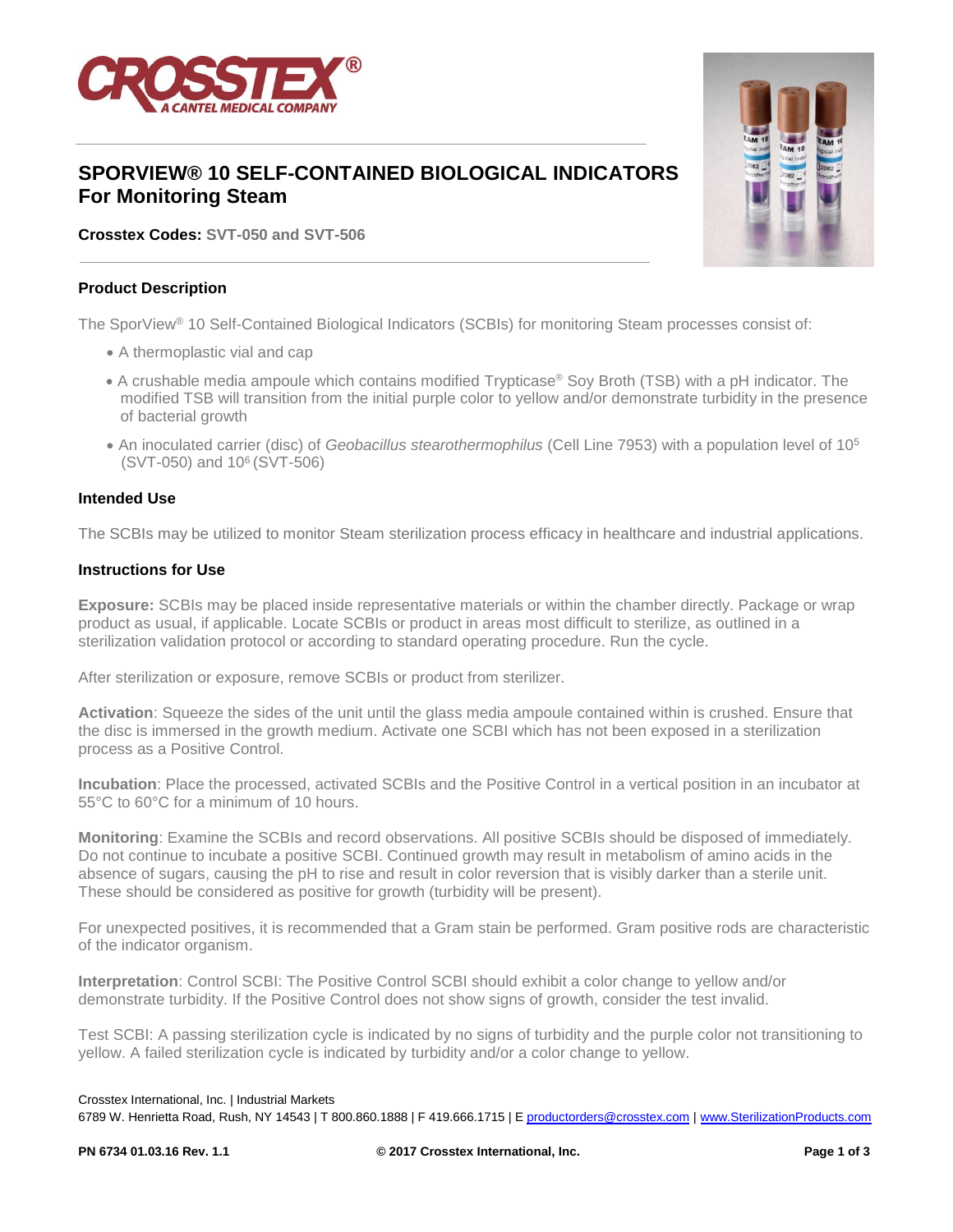

Chemical Indicator (CI): The chemical indicating strip (along the center of the SCBI label) should transition from blue to brown/black when exposed to a steam process. Lack of color change or a partial change in color of the CI does not necessarily indicate failure. The CI does not prove efficacy of sterilization; the biological result should be used to gauge efficacy of the sterilization cycle.

# **Physical Properties**

| <b>Process</b>     | <b>Steam</b>                                                                                                                           |
|--------------------|----------------------------------------------------------------------------------------------------------------------------------------|
| <b>Dimensions</b>  | 8.4 mm x 45.5 mm                                                                                                                       |
| Packaging          | 50/Box                                                                                                                                 |
| Chemical Indicator | Each SCBI contains a CI strip on the vial label. The CI should transition from blue<br>to brown/black when exposed to a steam process. |

# **Monitoring Frequency**

For greatest control of sterilized goods it is recommended that one or more SCBIs be included with every load.

# **Performance Characteristics**

| Population           | 1.0 to 5.0 x 10 <sup>5</sup> per disc (Crosstex Code SVT-050).<br>1.0 to 5.0 x 10 <sup>6</sup> per disc (Crosstex Code SVT-506).                                                            |  |  |
|----------------------|---------------------------------------------------------------------------------------------------------------------------------------------------------------------------------------------|--|--|
| Purity               | No evidence of contamination present in sufficient numbers to adversely affect the<br>finished product.                                                                                     |  |  |
| Steam Resistance     | D value at $121^{\circ}$ C $\pm$ 0.5°C<br>1.5 to 3.0 minutes                                                                                                                                |  |  |
|                      | The steam D value range is based on the requirements outlined in the USP, ISO<br>11138-3 and guidance issued by the Food & Drug Administration (FDA).                                       |  |  |
|                      | Survival - Kill Times<br>Calculated based on the formulas outlined in the USP, ISO 11138-1 and guidance<br>issued by the FDA.                                                               |  |  |
|                      | z value<br>$\geq 6^{\circ}$ C                                                                                                                                                               |  |  |
|                      | The z value is based on D values at three temperatures in the range of 110 $\degree$ C to<br>130°C. Crosstex typically utilizes D values determined at 118°C, 121°C and<br>$126^{\circ}$ C. |  |  |
| Post-Market Criteria | Population: 50% to 300% of certified population                                                                                                                                             |  |  |
|                      | D value: $\pm$ 20% of the certified D value                                                                                                                                                 |  |  |
|                      | Survival Time: All SCBIs result in growth at the certified survival time                                                                                                                    |  |  |
|                      | Kill Time: All SCBIs result in no growth at the certified kill time                                                                                                                         |  |  |

Crosstex International, Inc. | Industrial Markets

6789 W. Henrietta Road, Rush, NY 14543 | T 800.860.1888 | F 419.666.1715 | [E productorders@crosstex.com](mailto:productorders@crosstex.com) | [www.SterilizationProducts.com](file:///C:/Users/KVN1304/AppData/Local/Microsoft/Documents%20and%20Settings/ajs0776/Local%20Settings/Temporary%20Internet%20Files/Content.Outlook/64XMA2U2/www.SterilizationProducts.com)